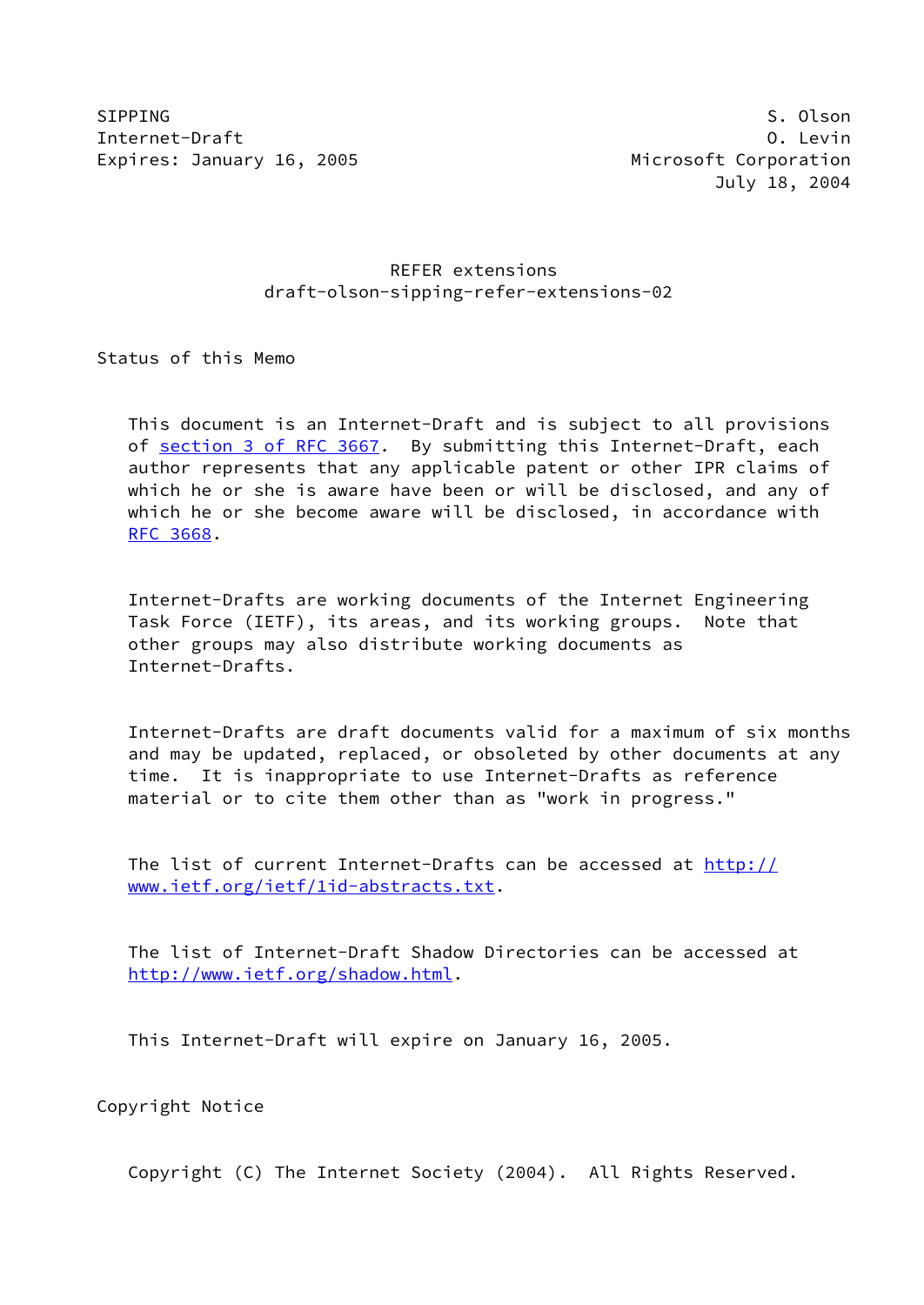The REFER extensions presented in this draft are usage of Feature parameters with REFER and the ability to suppress an implicit subscription with REFER. The extensions have been discussed in SIPPING WG and are targeted to become SIP WG items.

| Olson & Levin | Expires January 16, 2005 | [Page 1] |
|---------------|--------------------------|----------|
|---------------|--------------------------|----------|

Internet-Draft REFER Extensions July 2004

Table of Contents

|                                                                              | $\overline{4}$ |
|------------------------------------------------------------------------------|----------------|
| Using Feature Parameters with REFER                                          | $\overline{5}$ |
|                                                                              | $\frac{5}{2}$  |
|                                                                              |                |
|                                                                              |                |
| isfocus Usage $\ldots \ldots \ldots \ldots \ldots \ldots \ldots \frac{5}{2}$ |                |
| Media Type Usage $\ldots$ 5                                                  |                |
| $\underline{4}$ . Suppressing the REFER Implicit Subscription 6              |                |
|                                                                              |                |
|                                                                              |                |
|                                                                              |                |
| Preventing Forking of REFER Requests $\frac{7}{2}$                           |                |
|                                                                              |                |
|                                                                              |                |
| Security Considerations $\ldots \ldots \ldots \ldots \ldots \ldots$          |                |
|                                                                              |                |
|                                                                              |                |
|                                                                              |                |
| Intellectual Property and Copyright Statements 12                            |                |
|                                                                              |                |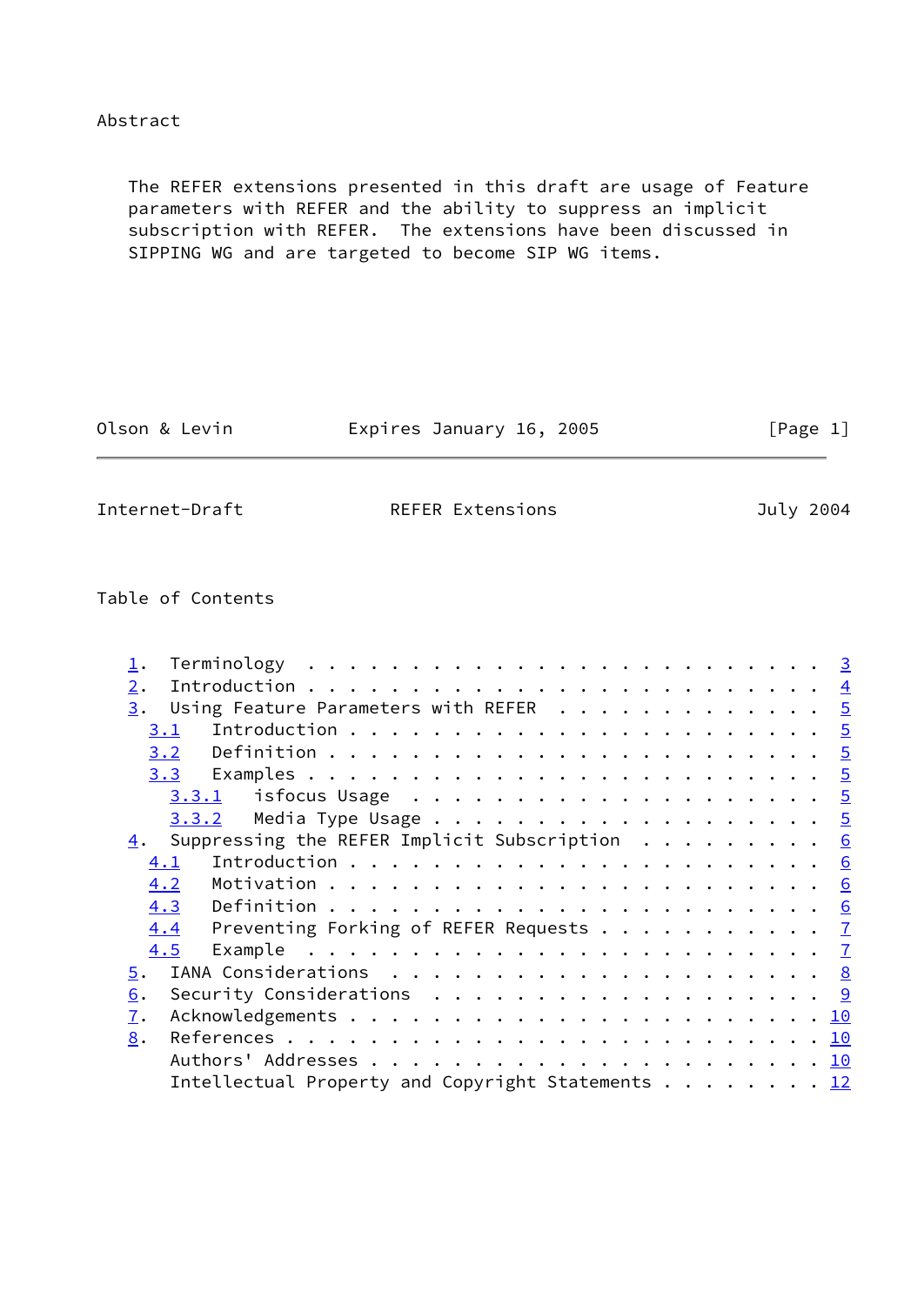Olson & Levin **Expires January 16, 2005** [Page 2]

<span id="page-2-1"></span>

Internet-Draft REFER Extensions July 2004

<span id="page-2-0"></span>[1](#page-2-0). Terminology

 The key words "MUST", "MUST NOT", "REQUIRED", "SHALL", "SHALL NOT", "SHOULD", "SHOULD NOT", "RECOMMENDED", "MAY", and "OPTIONAL" in this document are to be interpreted as described in [RFC 2119](https://datatracker.ietf.org/doc/pdf/rfc2119)  $[1]$  $[1]$ .

 To simplify discussions of the REFER method and its extensions, three new terms are being used throughout the document:

- o REFER-Issuer: the UA issuing the REFER request
- o REFER-Recipient: the UA receiving the REFER request
- o REFER-Target: the UA designated in the Refer-To URI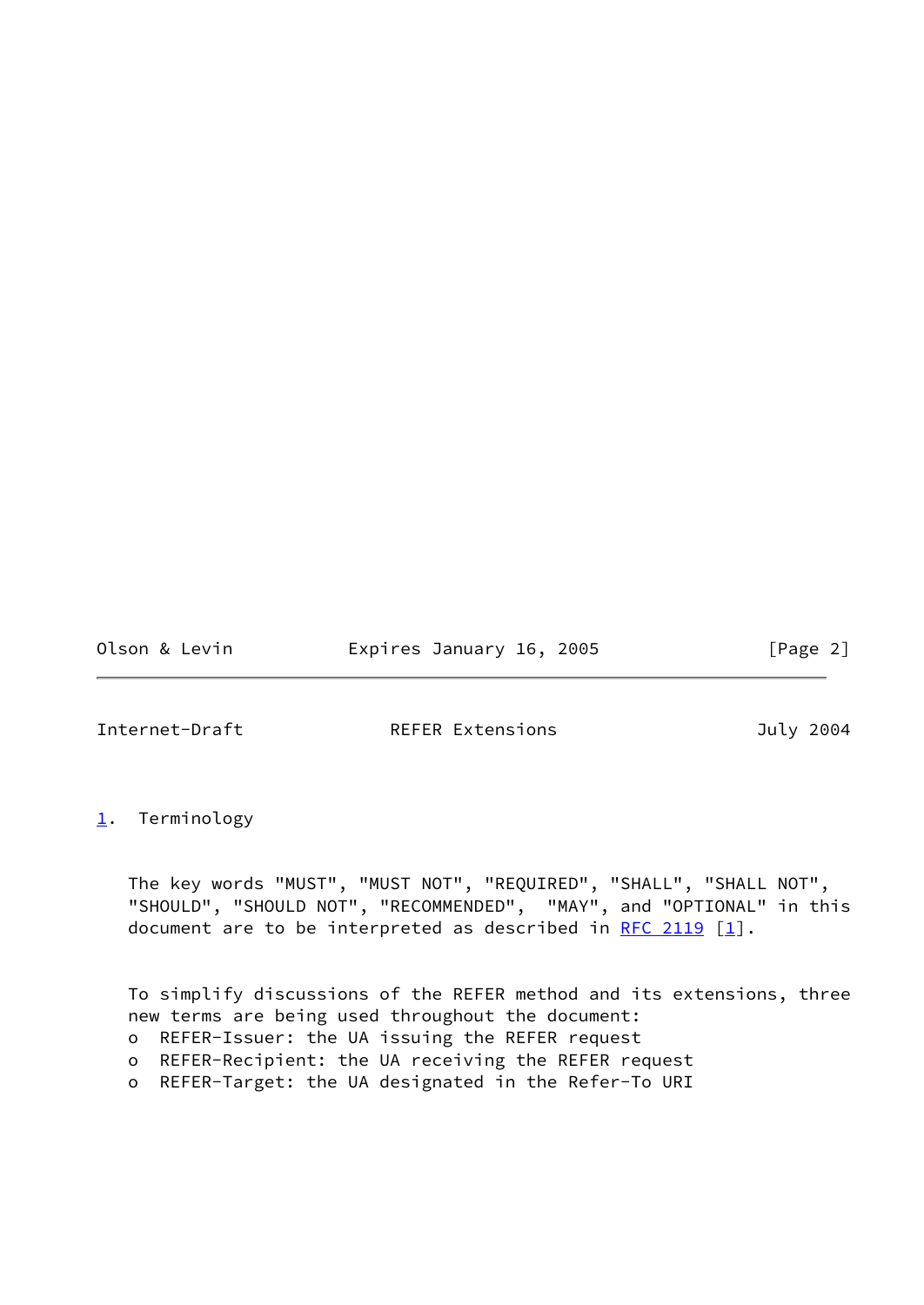Olson & Levin **Expires January 16, 2005** [Page 3]

<span id="page-3-1"></span>Internet-Draft REFER Extensions July 2004

### <span id="page-3-0"></span>[2](#page-3-0). Introduction

 The REFER extensions presented in this draft are usage of Feature parameters with REFER and the ability to suppress an implicit subscription with REFER. The extensions have been discussed in SIPPING WG and are targeted to become SIP WG items.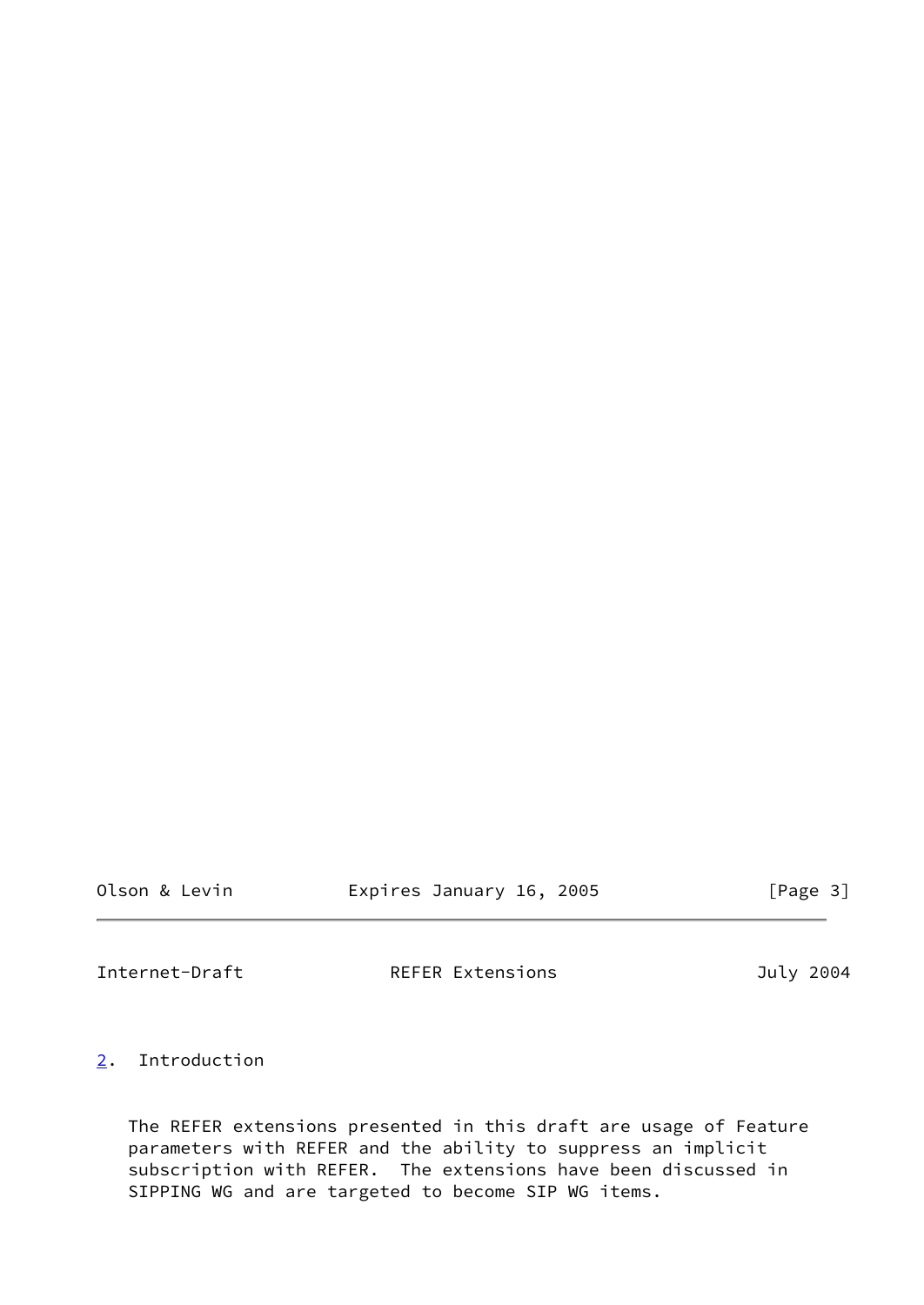Olson & Levin **Expires January 16, 2005** [Page 4]

 $\overline{\phantom{a}}$ 

<span id="page-4-0"></span>Internet-Draft REFER Extensions July 2004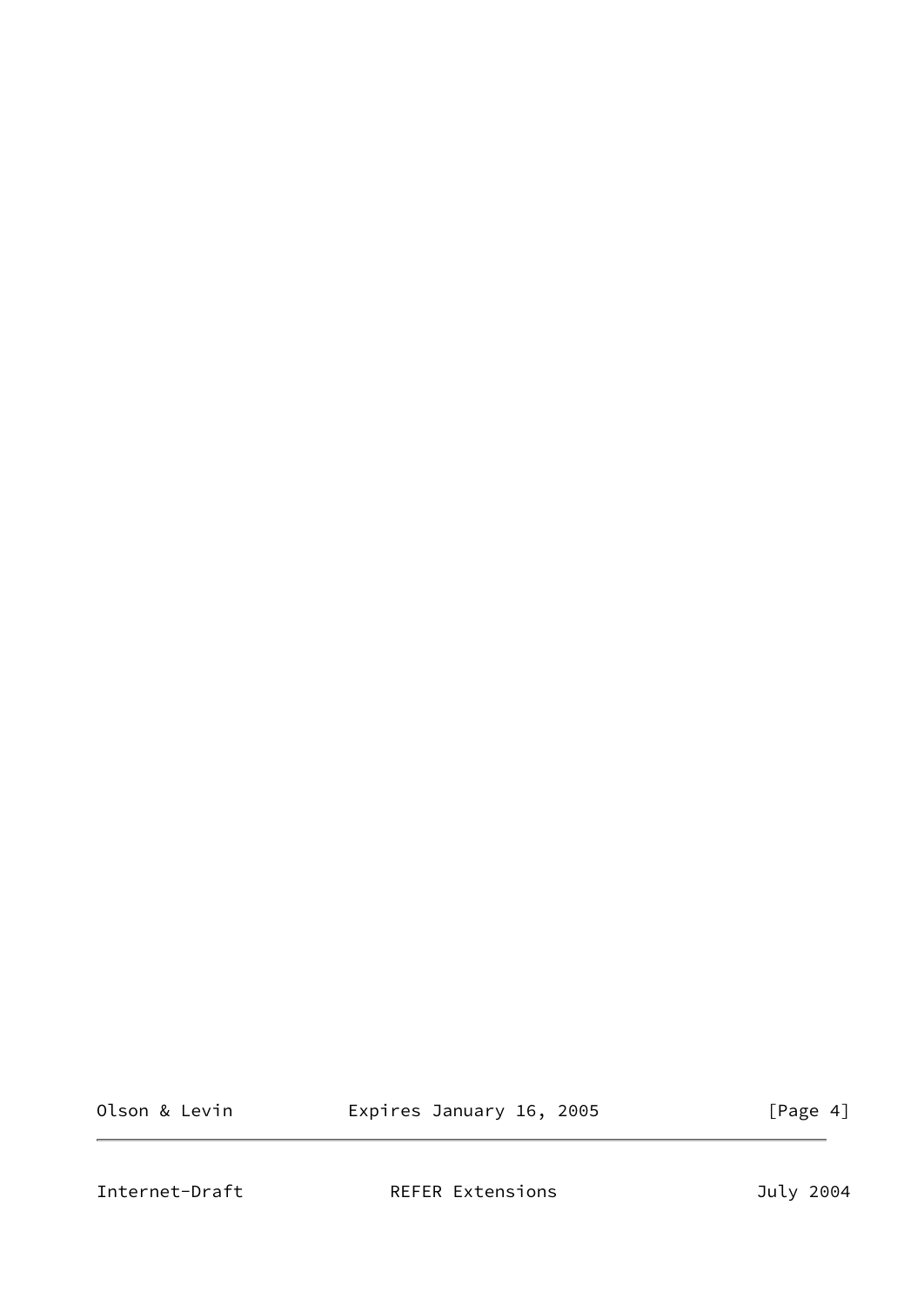<span id="page-5-0"></span>[3](#page-5-0). Using Feature Parameters with REFER

<span id="page-5-1"></span>[3.1](#page-5-1) Introduction

This document extends REFER method defined in  $RFC-3515$  [\[3](#page-12-0)] to be used with feature parameters defined in  $[5]$  $[5]$ .

<span id="page-5-2"></span>[3.2](#page-5-2) Definition

The Refer-To BNF from [RFC-3515](https://datatracker.ietf.org/doc/pdf/rfc3515):

Refer-To = ("Refer-To" / "r") HCOLON ( name-addr / addr-spec )  $\star$  (SEMI gener

is extended to:

Refer-To = ("Refer-To" / "r") HCOLON ( name-addr / addr-spec )  $*$  (SEMI refer refer-param = generic-param / feature-param

where feature-param is defined in Section 9 of  $[5]$  $[5]$ .

<span id="page-5-3"></span>[3.3](#page-5-3) Examples

<span id="page-5-4"></span>[3.3.1](#page-5-4) isfocus Usage

 The syntax below shows how the "isfocus" feature parameter can be used by REFER-Issuer to tell the REFER-Recipient that the REFER-Target is a conference focus and, consequently, sending an INVITE will bring the REFER-Recipient into the conference:

Refer-To: sip:conf44@example.com;isfocus

<span id="page-5-5"></span>[3.3.2](#page-5-5) Media Type Usage

The syntax below shows how a REFER-Issuer can tell the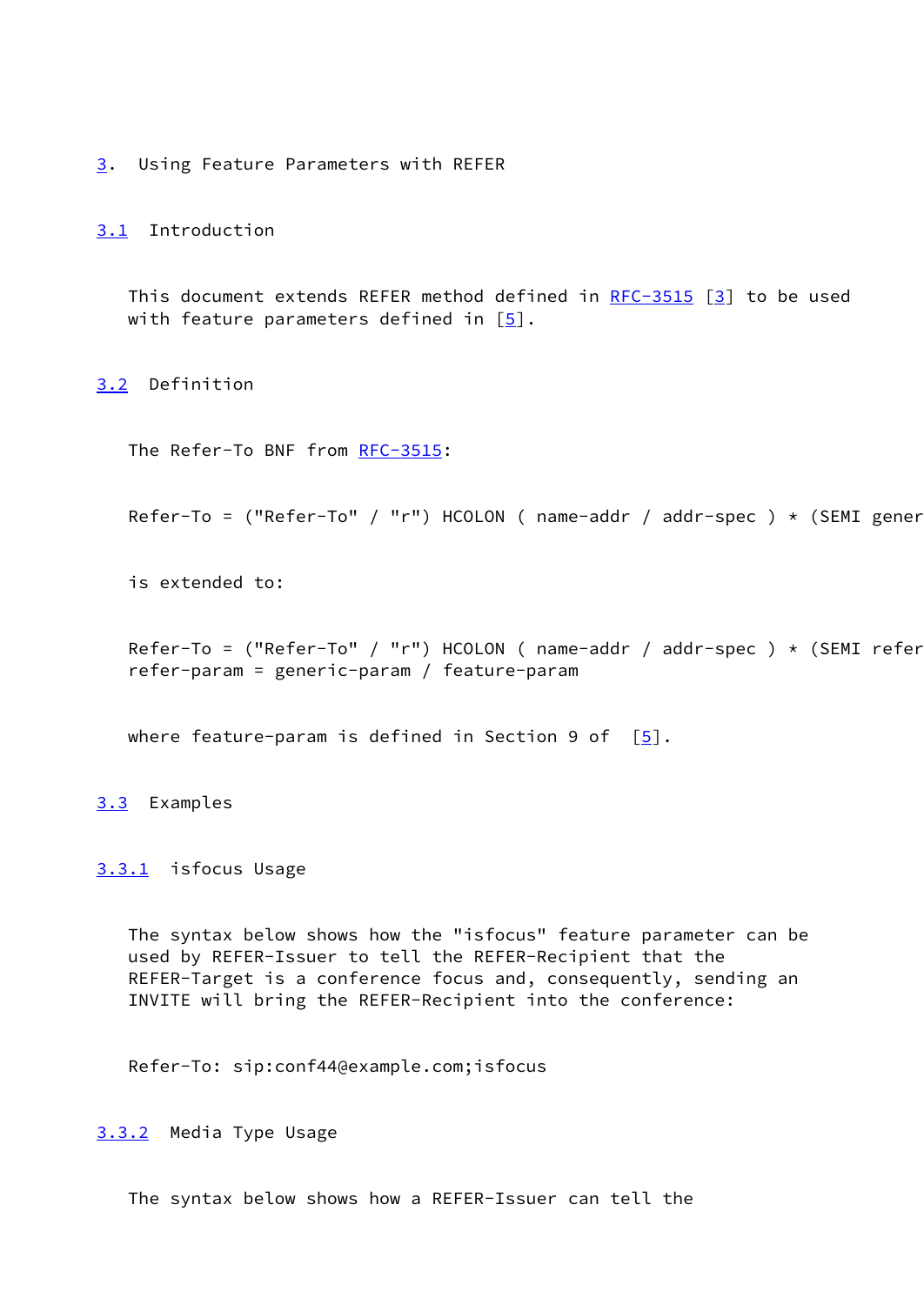REFER-Recipient that the REFER-Target supports audio and video and, consequently, that a video and audio session can be established by sending an INVITE to the REFER-Target:

Refer-To: sip:videophone@example.com;audio;video

<span id="page-6-1"></span>

| Olson & Levin  | Expires January 16, 2005 | $\lceil \text{Page } 5 \rceil$ |
|----------------|--------------------------|--------------------------------|
|                |                          |                                |
| Internet-Draft | REFER Extensions         | July 2004                      |

<span id="page-6-0"></span>[4](#page-6-0). Suppressing the REFER Implicit Subscription

### <span id="page-6-2"></span>[4.1](#page-6-2) Introduction

 The REFER specification specifies that every REFER creates an implicit subscription between the REFER-Issuer and the REFER-Recipient. This document defines a new option tag, "norefersub", which specifies that an implicit subscription for event package refer should not be created as a result of accepting this REFER request.

### <span id="page-6-3"></span>[4.2](#page-6-3) Motivation

 The REFER specification mandates that every REFER creates an implicit subscription between the REFER-Issuer and the REFER-Recipient. This subscription results in at least one NOTIFY being sent from the REFER-Recipient to the REFER-Issuer. The REFER-Recipient may choose to cancel the implicit subscription with this NOTIFY. The REFER-Issuer may choose to cancel this implicit subscription with an explicit SUBSCRIBE (Expires: 0) after receipt of the initial NOTIFY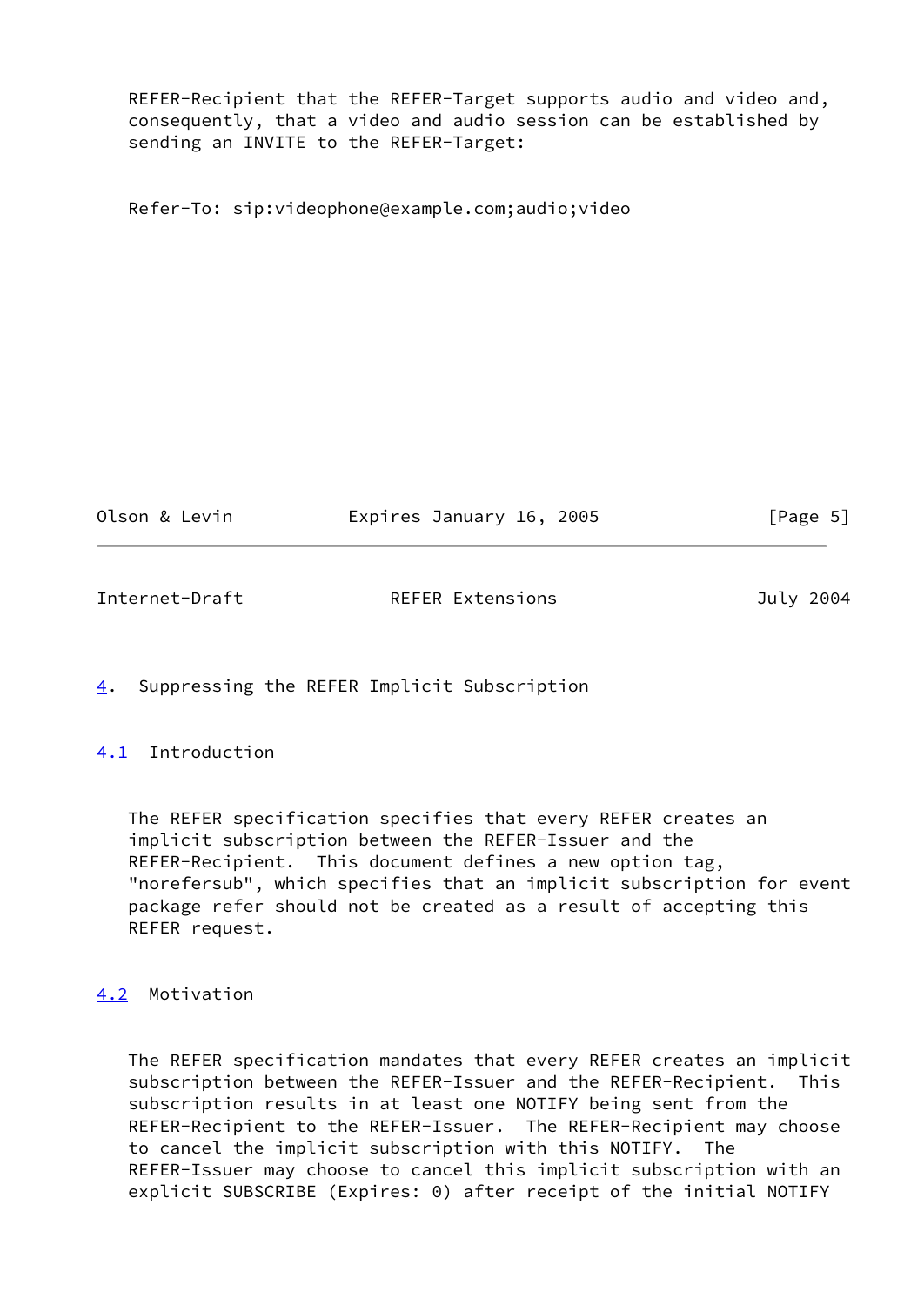or by sending a 481 response to this initial NOTIFY request.

 One purpose of requiring the implicit subscription and initial NOTIFY is to allow for the situation where the REFER request gets forked and the REFER-Issuer needs a way to see the multiple dialogs that may be established as a result of the forked REFER. This is the same approach used to handle forking of SUBSCRIBE  $[4]$  requests. Where the REFER-Issuer explicitly specifies that forking not occur, the requirement that an implicit subscription be established is unnecessary.

 Another purpose of the NOTIFY is to inform the REFER-Issuer of the progress of the SIP transaction that results from the REFER at the REFER-Recipient. In the case where the REFER-Issuer is already aware of the progress of the requested operation, such as when the REFER-Issuer has an explicit subscription to the dialog event package at the REFER-Recipient, the implicit subscription and resultant NOTIFY traffic related to the REFER can create an unnecessary network overhead.

#### <span id="page-7-0"></span>[4.3](#page-7-0) Definition

 This document defines a new option tag, "norefersub", which specifies that an implicit subscription for event package refer should not be created as a result of accepting this REFER request.

 The "norefersub" option tag MUST be used by the REFER-Issuer only when the REFER-Issuer can be certain that the REFER request will not

| Olson & Levin | Expires January 16, 2005 | [Page 6] |
|---------------|--------------------------|----------|
|               |                          |          |
|               |                          |          |

<span id="page-7-1"></span>Internet-Draft REFER Extensions July 2004

be forked.

 The REFER-Issuer can place the "norefersub" option tag either in the Require header or in the Supported header of the REFER request, subject to application requirements.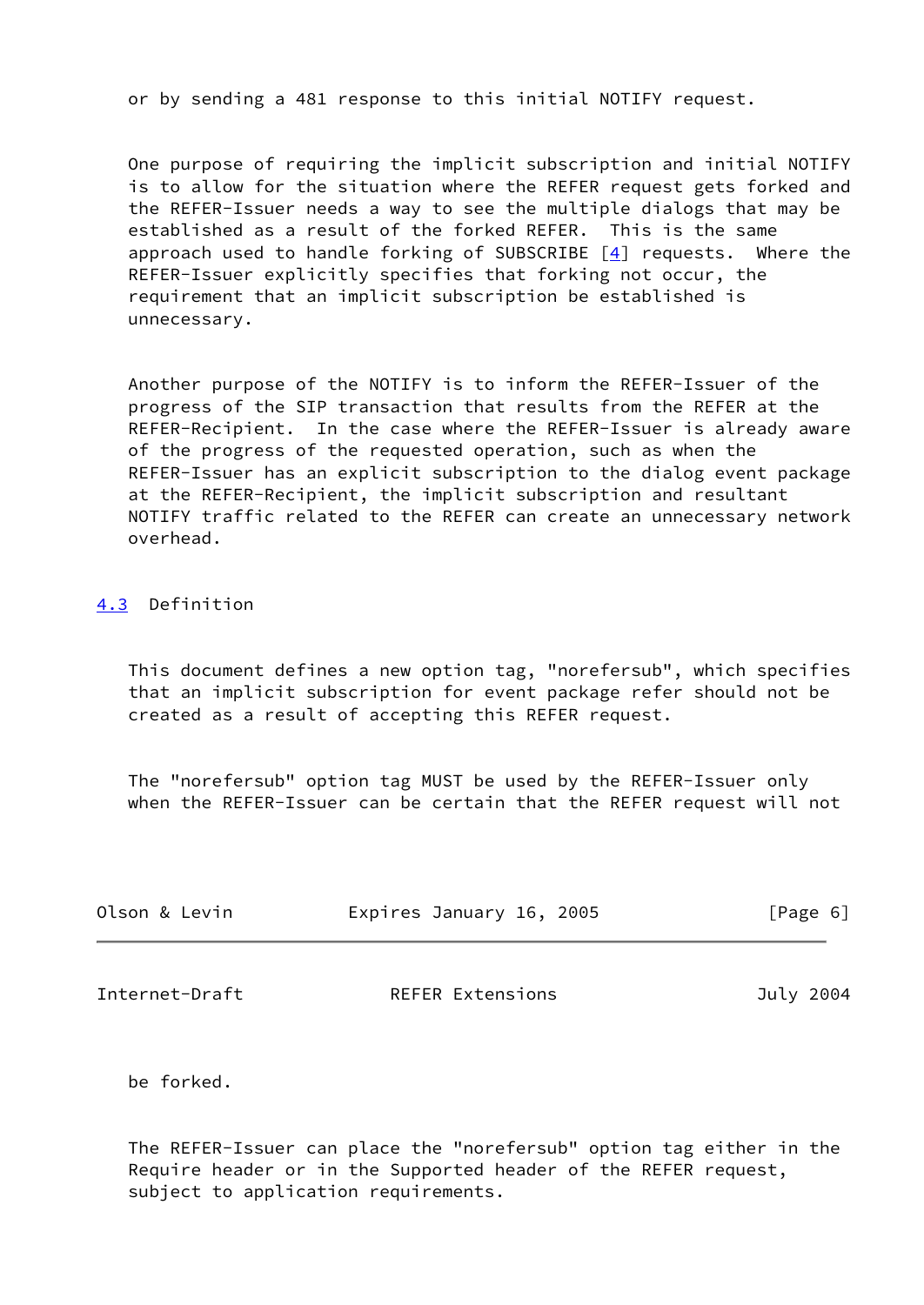If the REFER-Issuer inserts the option tag in the Supported header but the REFER-Recipient doesn't grant the suggestion, an implicit subscription is created as in default case.

 If the REFER-Issuer inserts the option tag in the Require header but the REFER-Recipient is not willing to grant the request, the REFER request is rejected.

 If the REFER-Recipient is willing to grant the "norefersub" behavior for the issued REFER request, it MUST insert a Supported: norefersub header in the 2xx response to the REFER-Issuer. In this case no dialog is created.

<span id="page-8-0"></span>[4.4](#page-8-0) Preventing Forking of REFER Requests

 The REFER specification allows for the possibility of forking a REFER request which is sent outside of an existing dialog. The REFER-Issuer can ensure that REFER doesn't get forked by sending REFER to a REFER-Recipient which has GRUU properties according to definitions of [\[7](#page-12-3)].

<span id="page-8-1"></span>[4.5](#page-8-1) Example

 An example of REFER which suppresses the implicit subscription is shown below:

```
 REFER sip:pc-b@tradewind.com SIP/2.0
Via: SIP/2.0/TCP issuer.tradewind.com;branch=z9hG4bK-a-1
From: <sip:a@tradewind.com>;tag=1a
To: <sip:pc-b@tradewind.com>
Call-ID: 1@issuer.tradewind.com
CSeq: 234234 REFER
Max-Forwards: 70
Refer-To: <sip:c@tradewind.com;method=INVITE>
Require: norefersub
Accept-Contact: *;audio;require
Contact: sip:a@issuer.tradewind.com
Content-Type: message/sipfrag
Content-Id: <1239103912039@issuer.tradewind.com>
Content-Length: ...
```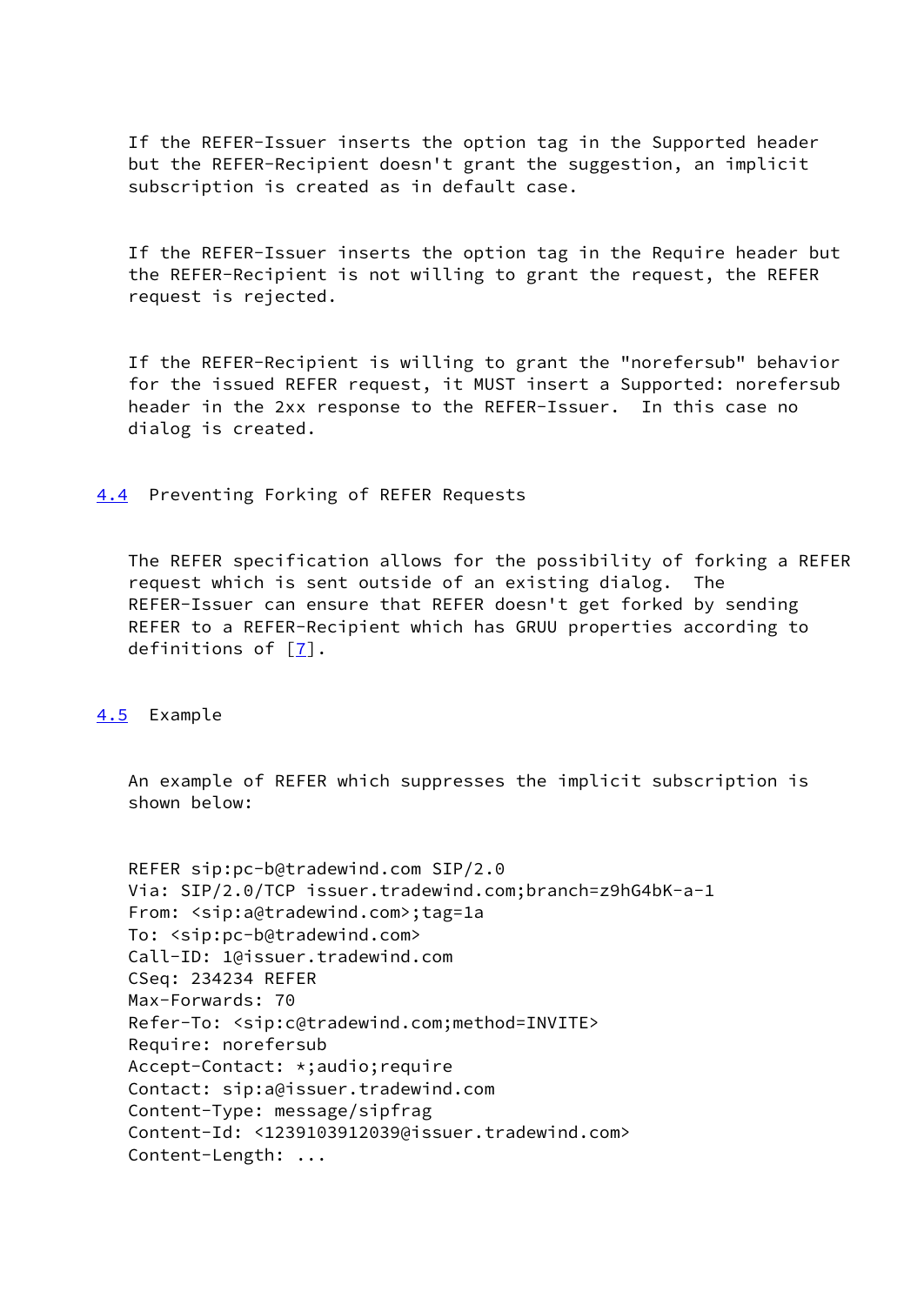<span id="page-9-1"></span>Internet-Draft REFER Extensions July 2004

<span id="page-9-0"></span>[5](#page-9-0). IANA Considerations

 This document defines a new option tag, "norefersub", which specifies that an implicit subscription for event package refer should not be created as a result of accepting this REFER request. This option tag is only meaningful for the REFER request defined in [RFC3515.](https://datatracker.ietf.org/doc/pdf/rfc3515)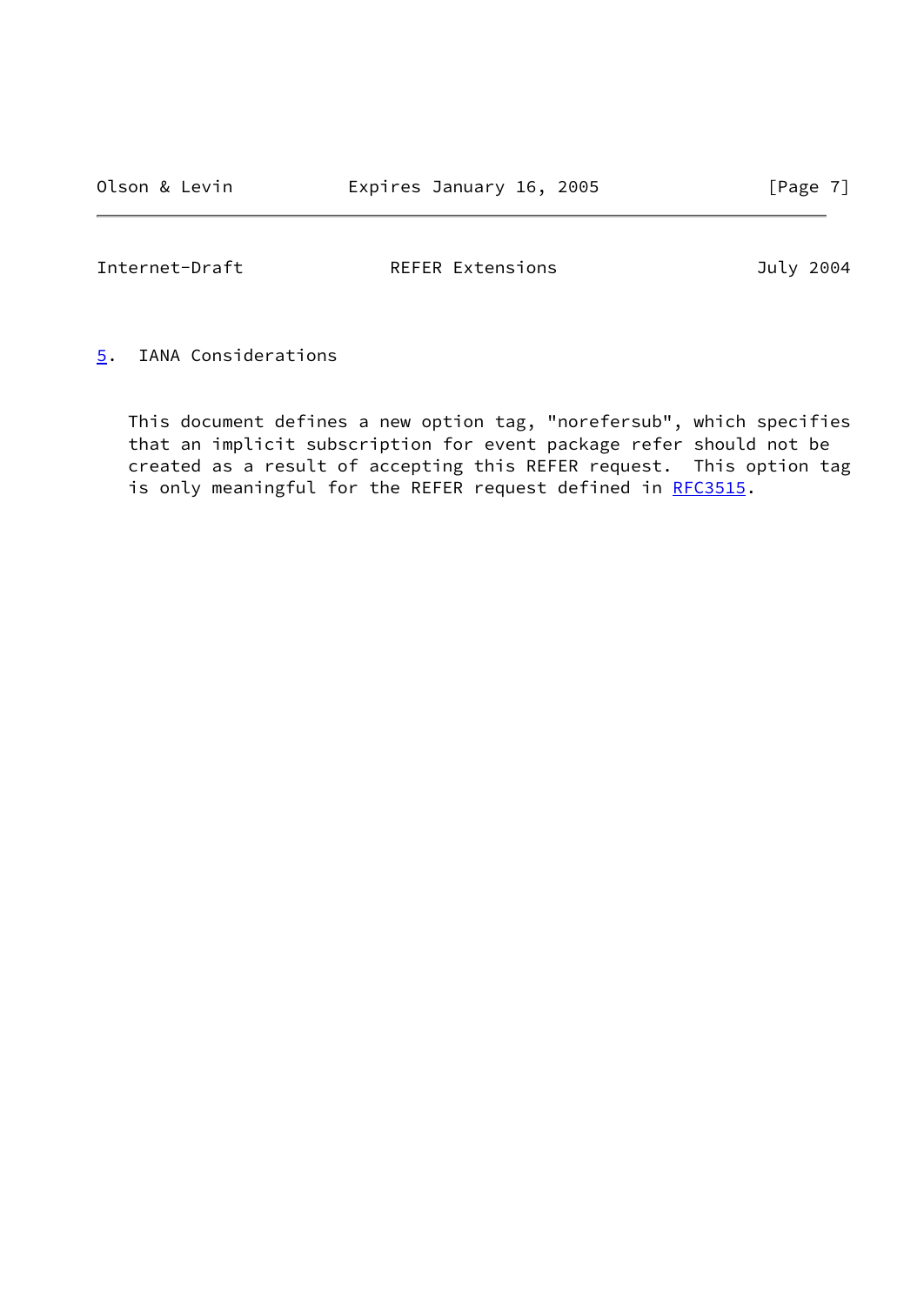Olson & Levin **Expires January 16, 2005** [Page 8]

<span id="page-10-1"></span>Internet-Draft REFER Extensions July 2004

<span id="page-10-0"></span>[6](#page-10-0). Security Considerations

 This extension doesn't introduce new security threads beyond those identified and addressed in the core SIP specifications.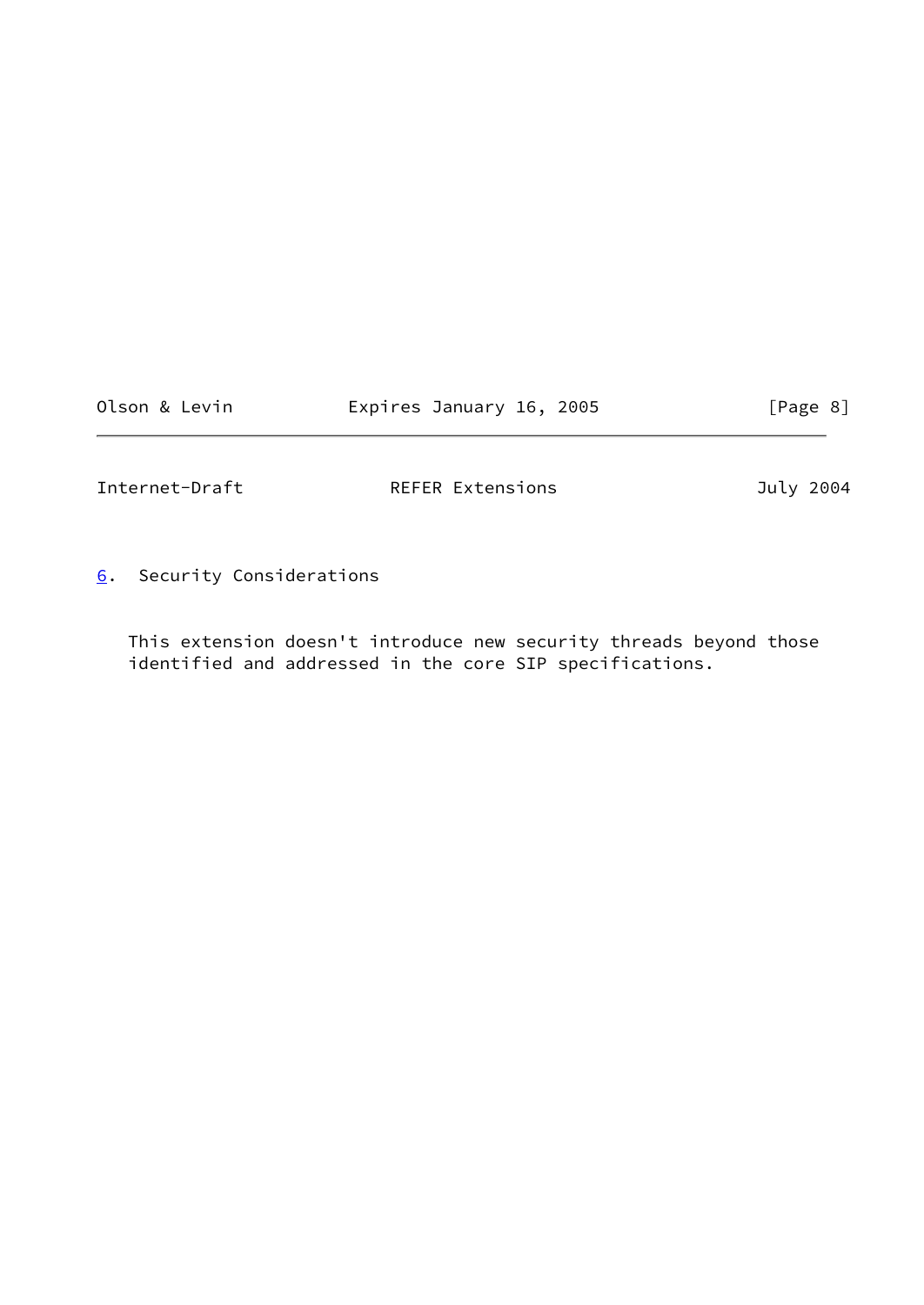Olson & Levin **Expires January 16, 2005** [Page 9]

<span id="page-11-1"></span>

Internet-Draft REFER Extensions July 2004

### <span id="page-11-0"></span>[7](#page-11-0). Acknowledgements

 The authors would like to thank Sriram Parameswar for his ideas being originally presented in [draft-parameswar-sipping-norefersub-00](https://datatracker.ietf.org/doc/pdf/draft-parameswar-sipping-norefersub-00) and incorporated in this document.

# <span id="page-11-2"></span>[8](#page-11-2) References

- <span id="page-11-3"></span> [1] Bradner, S., "Key words for use in RFCs to Indicate Requirement Levels", [BCP 14](https://datatracker.ietf.org/doc/pdf/bcp14), [RFC 2119](https://datatracker.ietf.org/doc/pdf/rfc2119), March 1997.
- [2] Rosenberg, J., Schulzrinne, H., Camarillo, G., Johnston, A., Peterson, J., Sparks, R., Handley, M. and E. Schooler, "SIP: Session Initiation Protocol", [RFC 3261,](https://datatracker.ietf.org/doc/pdf/rfc3261) June 2002.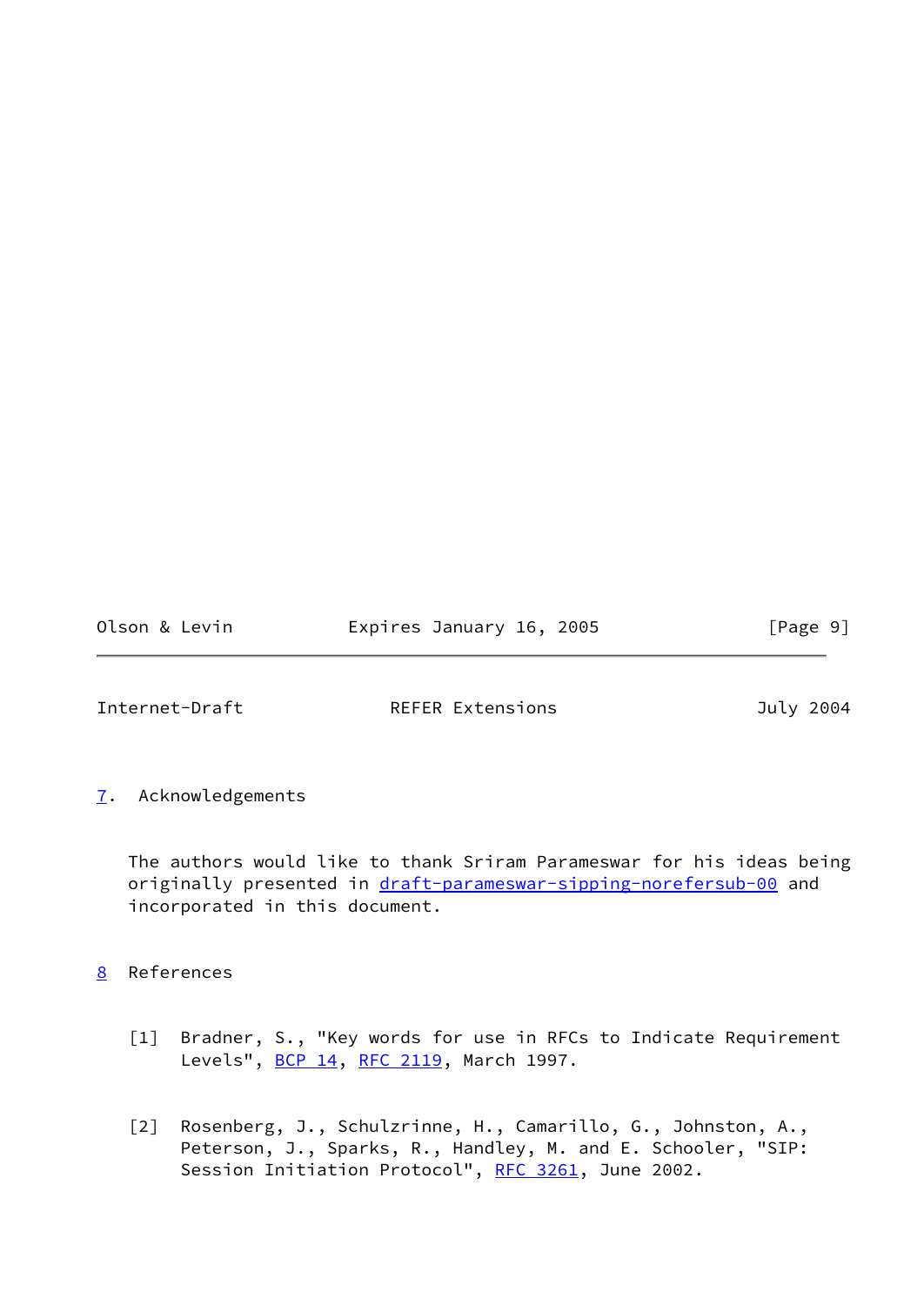- <span id="page-12-0"></span> [3] Sparks, R., "The Session Initiation Protocol (SIP) Refer Method", [RFC 3515](https://datatracker.ietf.org/doc/pdf/rfc3515), April 2003.
- <span id="page-12-2"></span> [4] Roach, A., "Session Initiation Protocol (SIP)-Specific Event Notification", [RFC 3265,](https://datatracker.ietf.org/doc/pdf/rfc3265) June 2002.
- <span id="page-12-1"></span> [5] Rosenberg, J., "Indicating User Agent Capabilities in the Session Initiation Protocol (SIP)", [draft-ietf-sip-callee-caps-03](https://datatracker.ietf.org/doc/pdf/draft-ietf-sip-callee-caps-03) (work in progress), January 2004.
- [6] Rosenberg, J., Schulzrinne, H. and P. Kyzivat, "Caller Preferences for the Session Initiation Protocol (SIP)", [draft-ietf-sip-callerprefs-10](https://datatracker.ietf.org/doc/pdf/draft-ietf-sip-callerprefs-10) (work in progress), October 2003.
- <span id="page-12-3"></span> [7] Rosenberg, J., "Obtaining and Using Globally Routable User Agent (UA) URIs (GRUU) in the Session Initiation Protocol (SIP)", [draft-ietf-sip-gruu-02](https://datatracker.ietf.org/doc/pdf/draft-ietf-sip-gruu-02) (work in progress), July 2004.

Authors' Addresses

 Sean Olson Microsoft Corporation One Microsoft Way Redmond, WA 98052 USA

 Phone: +1-425-707-2846 EMail: seanol@microsoft.com

Olson & Levin **Expires January 16, 2005** [Page 10]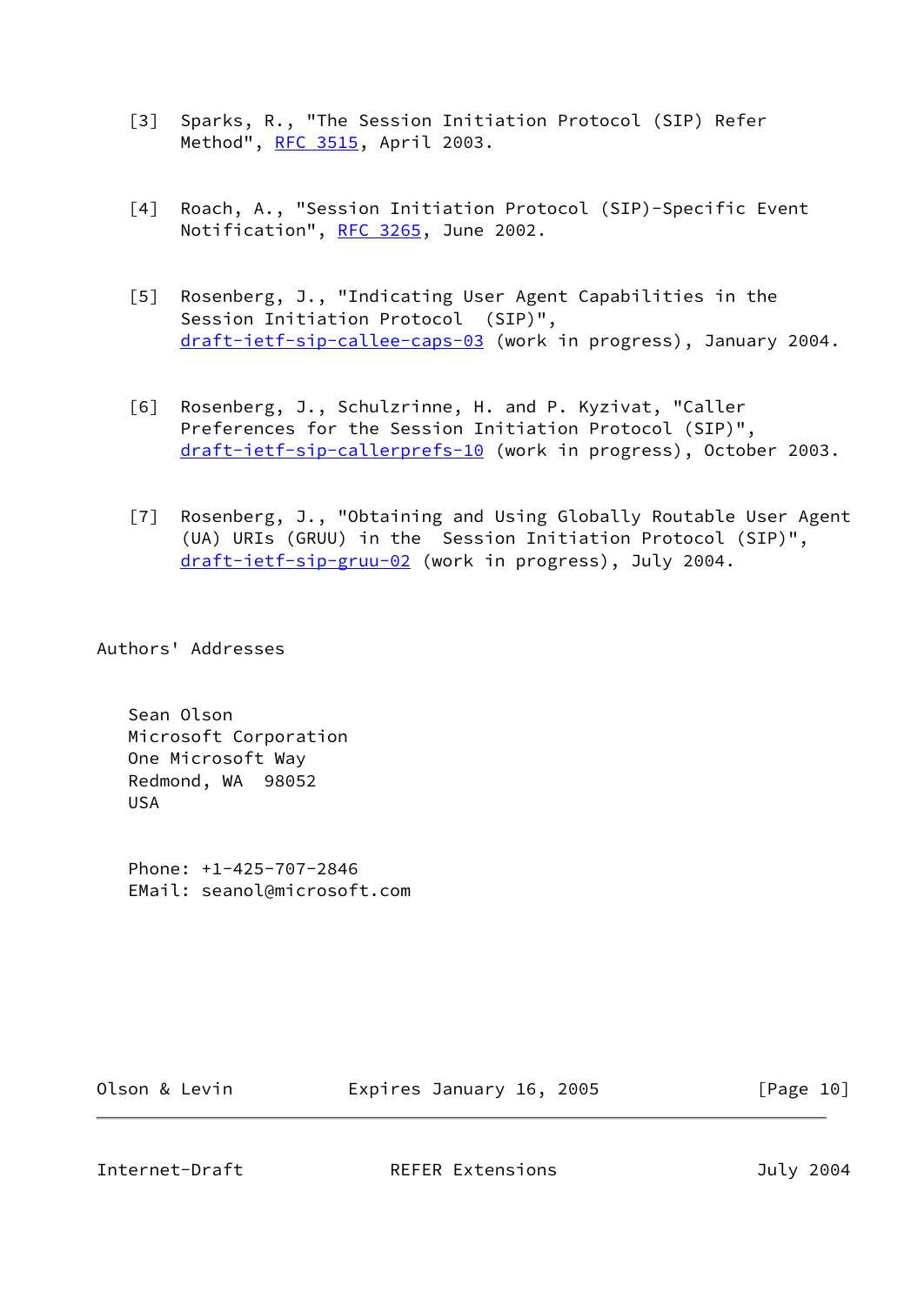Orit Levin Microsoft Corporation One Microsoft Way Redmond, WA 98052 USA

 Phone: +1-425-722-2225 EMail: oritl@microsoft.com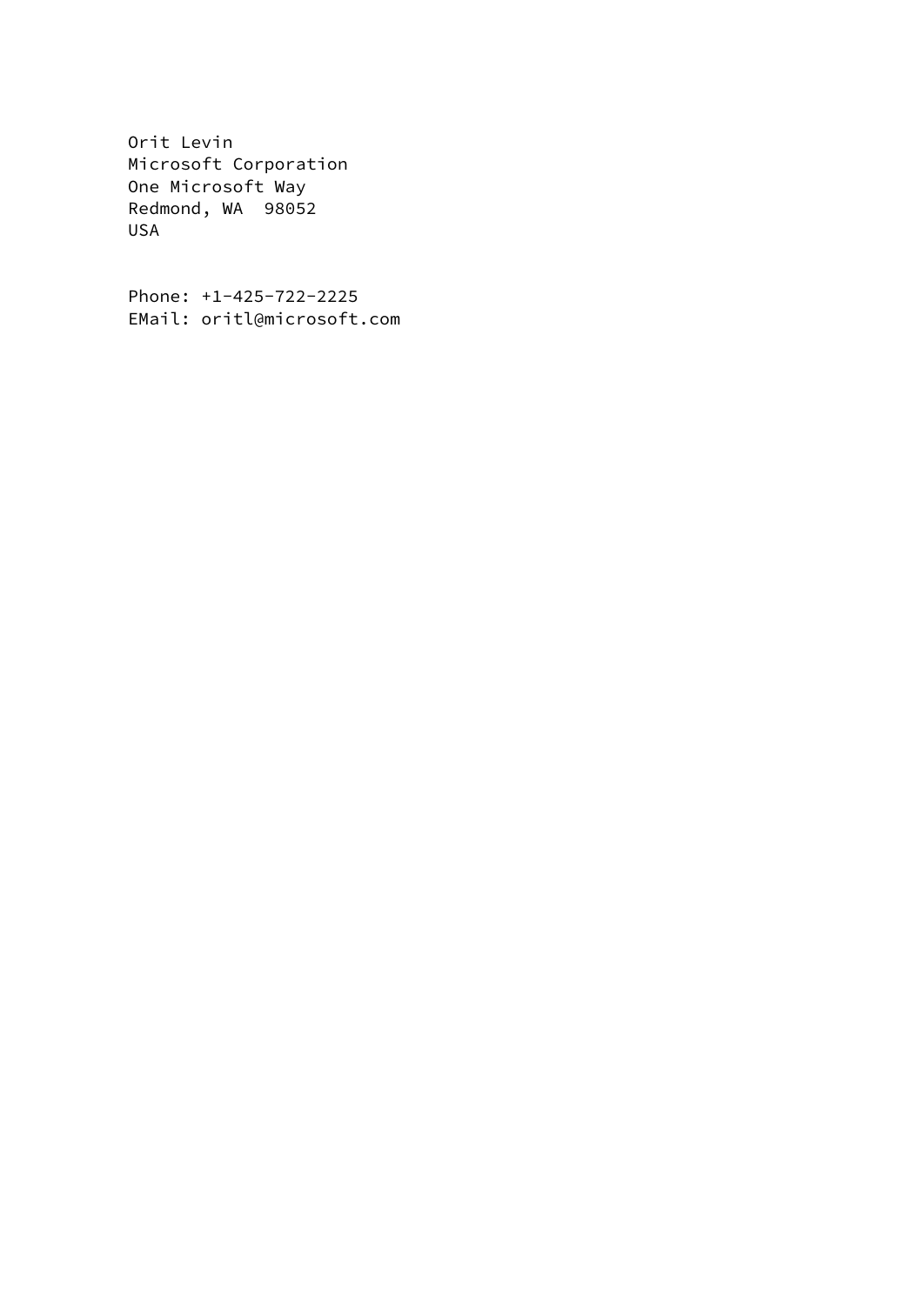Olson & Levin Expires January 16, 2005 [Page 11]

<span id="page-14-0"></span>

Internet-Draft REFER Extensions July 2004

Intellectual Property Statement

 The IETF takes no position regarding the validity or scope of any Intellectual Property Rights or other rights that might be claimed to pertain to the implementation or use of the technology described in this document or the extent to which any license under such rights might or might not be available; nor does it represent that it has made any independent effort to identify any such rights. Information on the procedures with respect to rights in RFC documents can be found in [BCP 78](https://datatracker.ietf.org/doc/pdf/bcp78) and [BCP 79](https://datatracker.ietf.org/doc/pdf/bcp79).

 Copies of IPR disclosures made to the IETF Secretariat and any assurances of licenses to be made available, or the result of an attempt made to obtain a general license or permission for the use of such proprietary rights by implementers or users of this specification can be obtained from the IETF on-line IPR repository at <http://www.ietf.org/ipr>.

 The IETF invites any interested party to bring to its attention any copyrights, patents or patent applications, or other proprietary rights that may cover technology that may be required to implement this standard. Please address the information to the IETF at ietf-ipr@ietf.org.

Disclaimer of Validity

 This document and the information contained herein are provided on an "AS IS" basis and THE CONTRIBUTOR, THE ORGANIZATION HE/SHE REPRESENTS OR IS SPONSORED BY (IF ANY), THE INTERNET SOCIETY AND THE INTERNET ENGINEERING TASK FORCE DISCLAIM ALL WARRANTIES, EXPRESS OR IMPLIED, INCLUDING BUT NOT LIMITED TO ANY WARRANTY THAT THE USE OF THE INFORMATION HEREIN WILL NOT INFRINGE ANY RIGHTS OR ANY IMPLIED WARRANTIES OF MERCHANTABILITY OR FITNESS FOR A PARTICULAR PURPOSE.